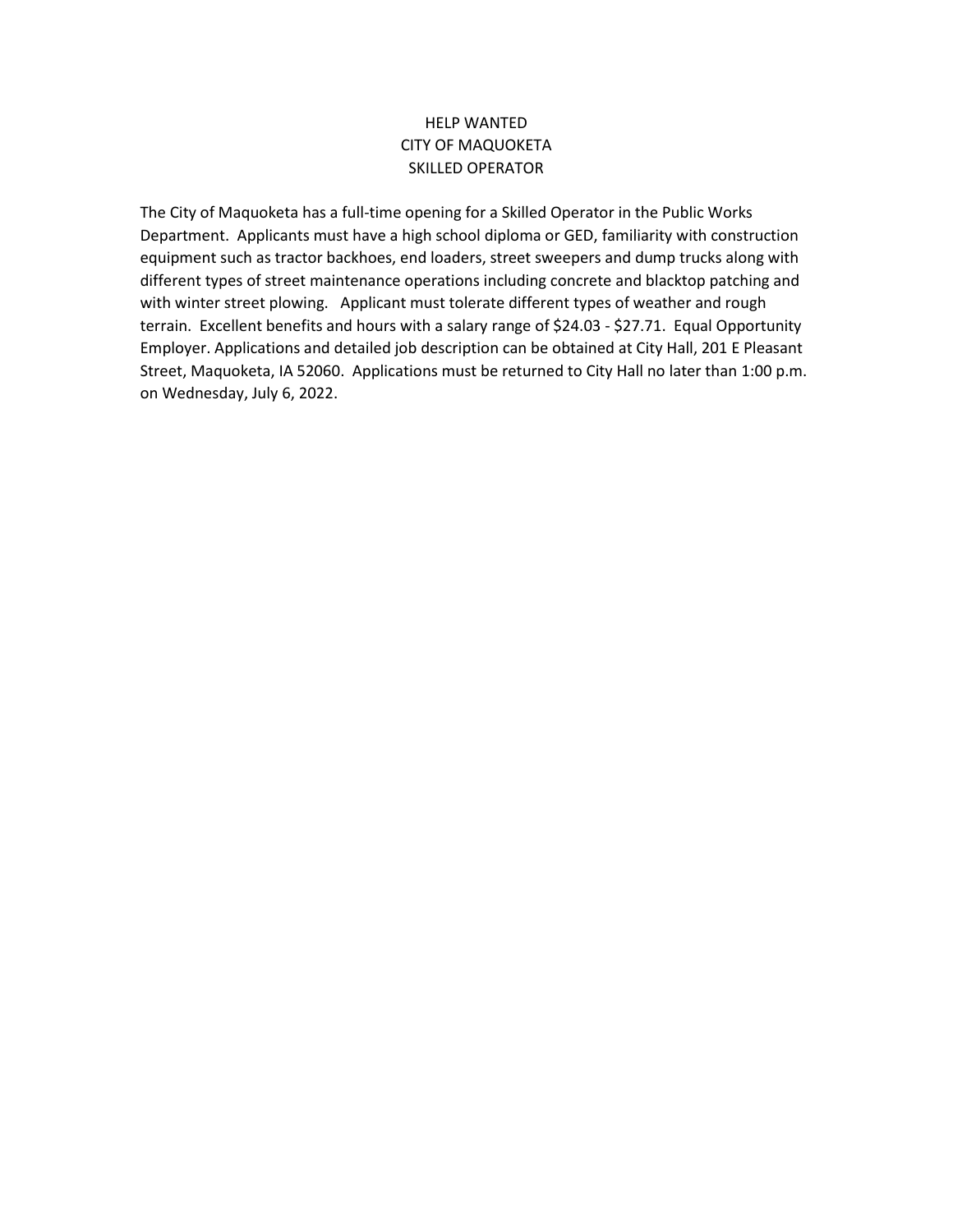### **CITY OF MAQUOKETA SKILLED OPERATOR**

## **LINES OF AUTHORITY**

This position is directly supervised by the Director of Public Works. He has the responsibility to hire, evaluate, and terminate this employee with the approval of the City Manager.

## **NATURE OF WORK**

This is skilled and semi-skilled work in the maintenance, construction, and repair of city facilities and equipment.

Work involves the proficient operation of a wide variety of heavy equipment such as backhoes, end loaders, motorized street sweepers, graders, and single-axle dump trucks. Work also involves a wide variety of maintenance activities requiring the use of tools and equipment such as jack-hammers, water pumps, mowers, air compressors, and other related equipment. Work may also involve manual or lesser skilled equipment operation as assigned. Employee supervises other employees in the absence of or upon assignment by the Foreman. Work is performed under general supervision and is reviewed in progress and upon completion.

### **ESSENTIAL FUNCTIONS AND DUTIES**

Mechanical repairs of equipment, welding and fabrication experience, operates jack hammers, pumps, mowers, air compressors, sprayers, snow blowers, and various hand tools.

Ability to perform some major equipment repairs. Operates a motorized street sweeper in the cleaning of public streets and thoroughfares.

Operates heavy equipment such as single-axle dump trucks, end loaders, backhoes, trenchers, graders, construction, maintenance, and repair operations as assigned.

Participates in manual maintenance and construction of streets, sewers, parks and other city facilities.

Operates snow plow during winter weather.

Includes all responsibilities of the Operator position and the Parks Maintenance Worker position.

May be called upon to assist the Public Works Foreman.